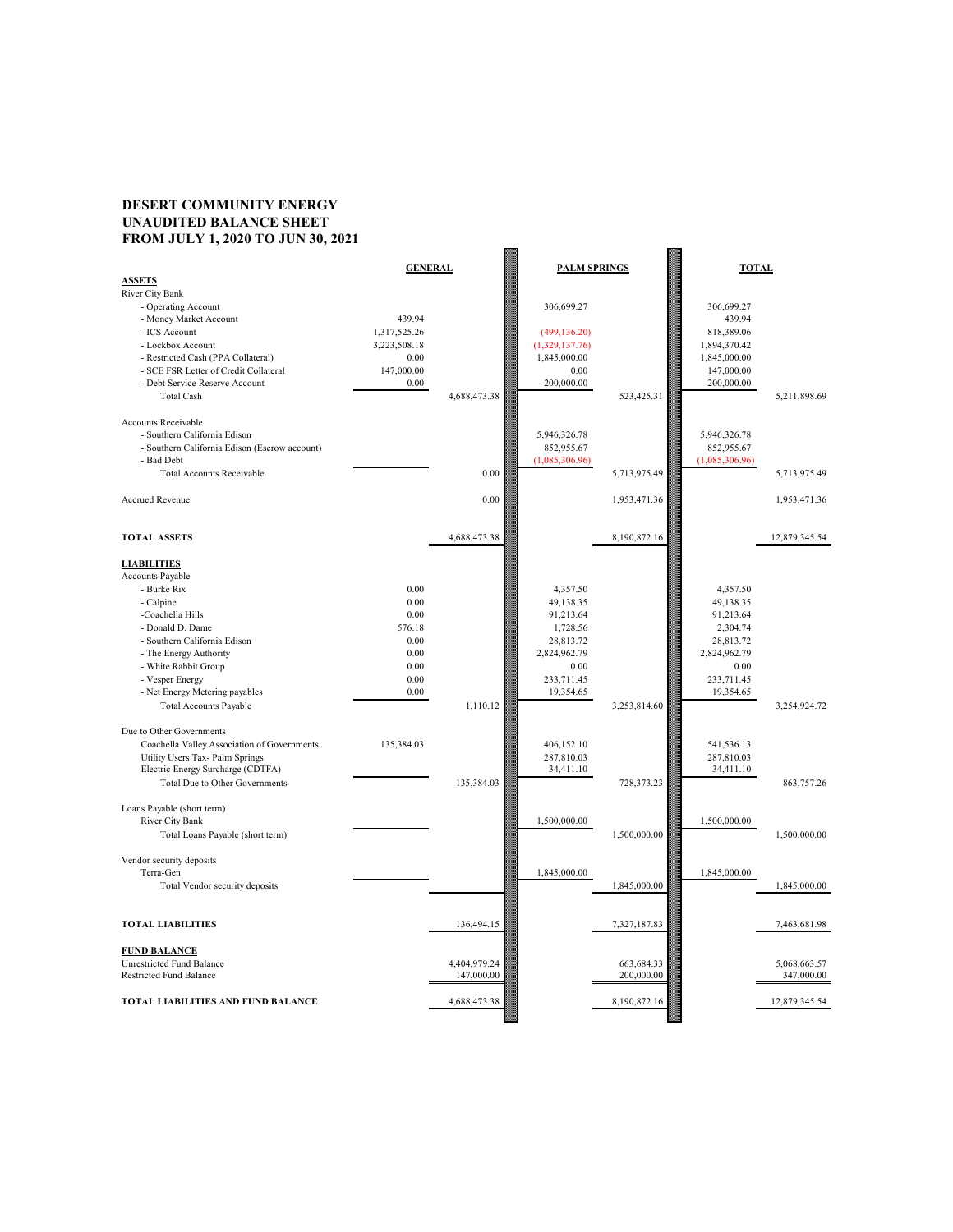## **DESERT COMMUNITY ENERGY UNAUDITED STATEMENT OF REVENUES, EXPENDITURES, AND CHANGES IN FUND BALANCES FROM JULY 1, 2020 TO JUN 30, 2021**  $\blacksquare$

|                                       |           | <b>GENERAL</b><br><b>PALM SPRINGS</b> |               | <b>TOTAL</b>    |                   |                 |
|---------------------------------------|-----------|---------------------------------------|---------------|-----------------|-------------------|-----------------|
| <b>REVENUES</b>                       |           |                                       |               |                 |                   |                 |
| Electricity Sales <sup>(1)</sup>      |           | 0.00                                  |               | 36, 364, 813.04 |                   | 36, 364, 813.04 |
| <b>Bad Debt</b>                       |           | 0.00                                  |               | (1,068,791.47)  |                   | (1,068,791.47)  |
| Other Revenue                         |           | 0.00                                  |               | 927,273.54      |                   | 927, 273.54     |
| <b>Investment Income</b>              |           | 14,003.76                             |               | 0.00            |                   | 14,003.76       |
| <b>TOTAL REVENUES</b>                 |           | 14,003.76                             |               | 36,223,295.11   |                   | 36, 237, 298.87 |
|                                       |           |                                       |               |                 |                   |                 |
| <b>EXPENDITURES</b>                   |           |                                       |               |                 |                   |                 |
| Cost of Electricity                   |           |                                       |               |                 |                   |                 |
| <b>Electricity Purchase</b>           | 0.00      |                                       | 18,329,516.14 |                 | 18,329,516.14     |                 |
| Resource Adequacy                     | 0.00      |                                       | 7,035,492.20  |                 | 7,035,492.20      |                 |
| Low Carbon Settlement                 | 0.00      |                                       | 1,393,690.00  |                 | 1,393,690.00      |                 |
| Renewable Energy Credit Settlement    | 0.00      |                                       | 3,537,443.45  |                 | 3,537,443.45      |                 |
| Market Charges                        | 0.00      |                                       | 5,113,907.54  |                 | 5,113,907.54      |                 |
| Total Cost of Electricity             |           | 0.00                                  |               | 35,410,049.33   |                   | 35,410,049.33   |
|                                       |           |                                       |               |                 |                   |                 |
| Accounting / Bank Services            |           | 11,208.90                             |               | 11,208.90       |                   | 22,417.80       |
| Office Supplies                       |           | 299.86                                |               | 899.57          |                   | 1,199.43        |
| Professional Services                 |           |                                       |               |                 |                   |                 |
| - Arthur J Gallaguer Insurance & co   | 233.13    |                                       | 233.13        |                 | 466.25            |                 |
| - LSL, CPAs                           | 1,875.00  |                                       | 5,625.00      |                 | 7,500.00          |                 |
| - Lift to Rise                        |           |                                       | 0.00          |                 |                   |                 |
| - Southern California Edison          | 0.00      |                                       |               |                 | 0.00<br>45,062.80 |                 |
|                                       | 0.00      |                                       | 45,062.80     |                 |                   |                 |
| <b>Total Professional Services</b>    |           | 2,108.13                              |               | 50,920.93       |                   | 53,029.05       |
| Insurance                             |           |                                       |               |                 |                   |                 |
| - Directors & Officers                | 3,000.00  |                                       | 3,000.00      |                 | 6,000.00          |                 |
| - General Liability                   | 250.00    |                                       | 250.00        |                 | 500.00            |                 |
| <b>Total Insurance</b><br>Consultants |           | 3,250.00                              |               | 3,250.00        |                   | 6,500.00        |
|                                       |           |                                       |               |                 |                   |                 |
| - Donald D. Dame                      | 6,629.44  |                                       | 19,888.31     |                 | 26,517.75         |                 |
| - Calpine Energy Solutions            | 0.00      |                                       | 597,472.35    |                 | 597,472.35        |                 |
| - CVAG                                | 0.00      |                                       | 0.00          |                 | 541,536.13        |                 |
| - The Energy Authority                | 0.00      |                                       | 1,073,769.32  |                 | 1,073,769.32      |                 |
| - White Rabbit Group                  | 1,950.00  |                                       | 1,950.00      |                 | 3,900.00          |                 |
| <b>Total Consultants</b>              |           | 8,579.44                              |               | 1,693,079.98    |                   | 2,243,195.55    |
| Outreach                              |           |                                       |               |                 |                   |                 |
| - Burke Rix Communications            | 0.00      |                                       | 35,783.64     |                 | 35,783.64         |                 |
| <b>Total Outreach</b>                 |           | 0.00                                  |               | 35,783.64       |                   | 35,783.64       |
| Postage                               |           |                                       |               |                 |                   |                 |
| - Ace Printing                        | 2,291.98  |                                       | 2,291.98      |                 | 4,583.95          |                 |
| <b>Total Printing</b>                 |           | 2,291.98                              |               | 2,291.98        |                   | 4,583.95        |
| Printing                              |           |                                       |               |                 |                   |                 |
| - Ace Printing                        | 3,481.87  |                                       | 3,481.87      |                 | 6,963.74          |                 |
| <b>Total Printing</b>                 |           | 3,481.87                              |               | 3,481.87        |                   | 6,963.74        |
| Registrations/Memberships             |           |                                       |               |                 |                   |                 |
| - CA Community Choice Association     | 19,178.75 |                                       | 57,536.25     |                 | 76,715.00         |                 |
| Total Registration/Memberships        |           | 19,178.75                             |               | 57,536.25       |                   | 76,715.00       |
| <b>Interest Expense</b>               |           | 0.00                                  |               | 17,499.24       |                   | 17,499.24       |
| <b>TOTAL EXPENDITURES</b>             |           | 50,398.92                             |               | 37,286,001.69   |                   | 37,877,936.73   |
| Excess of Revenues over Expenditures  |           | (36,395.16)                           |               | (1,062,706.58)  |                   | (1,640,637.86)  |
| Fund Balance - Beginning of the Year  |           | 4,588,374.39                          |               | 2,496,740.75    |                   | 7,085,115.14    |
|                                       |           |                                       |               |                 |                   |                 |
| Fund Balance - End of the Year        |           | 4,551,979.24                          |               | 1,434,034.18    |                   | 5,444,477.28    |

(1) Electricity sales revenue includes revenues actually billed to customers as well as estimated customer usage during the reporting period that is not yet billed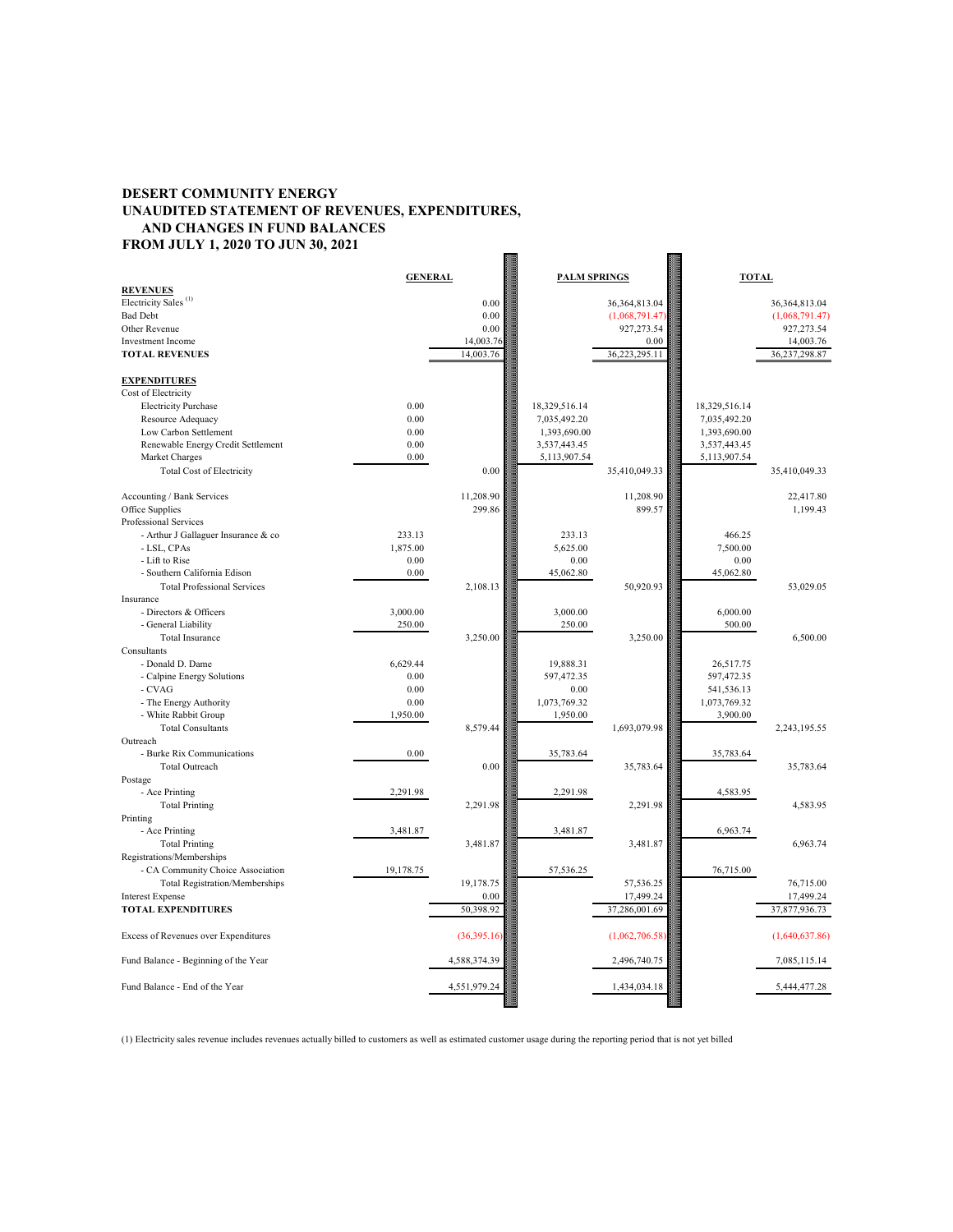### **DESERT COMMUNITY ENERGY UNAUDITED FINANCIAL STATEMENTS FROM JULY 1, 2020 TO JUN 30, 2021**

#### **ASSETS**

| <b>River City Bank</b>                                       |                |               |
|--------------------------------------------------------------|----------------|---------------|
| - Operating Account                                          | 306,699.27     |               |
| - Money Market Account                                       | 439.94         |               |
| - ICS Account                                                | 818,389.06     |               |
| - Lockbox Account                                            | 1,894,370.42   |               |
| - Restricted Cash (PPA Collateral)                           | 1,845,000.00   |               |
| - SCE FSR Letter of Credit Collateral                        | 147,000.00     |               |
| - Debt Service Reserve Account                               | 200,000.00     |               |
| <b>Total Cash</b>                                            |                | 5,211,898.69  |
| <b>Accounts Receivable</b>                                   |                |               |
| - Southern California Edison                                 | 5,946,326.78   |               |
| - Southern California Edison (Escrow account) <sup>(2)</sup> | 852,955.67     |               |
| - Bad Debt                                                   | (1,085,306.96) |               |
| <b>Total Accounts Receivable</b>                             |                | 5,713,975.49  |
| <b>Accrued Revenue</b>                                       |                | 1,953,471.36  |
| <b>TOTAL ASSETS</b>                                          |                | 12,879,345.54 |
|                                                              |                |               |
| <b>LIABILITIES</b>                                           |                |               |
| <b>Accounts Payable</b>                                      |                |               |
| - Ace Printing                                               | 1,067.87       |               |
| - Burke Rix                                                  | 4,357.50       |               |
| - Calpine                                                    | 49,138.35      |               |
| - Coachella Hills                                            | 91,213.64      |               |
| - Donald D. Dame                                             | 2,304.75       |               |
| - Southern California Edison                                 | 28,813.72      |               |
| - The Energy Authority                                       | 2,824,962.79   |               |
| - Vesper Energy                                              | 233,711.45     |               |
| -Net Energy Metering payables                                | 19,354.65      |               |
| <b>Total Accounts Payable</b>                                |                | 3,254,924.72  |
| Due to Other Governments                                     |                |               |
| Coachella Valley Association of Governments                  | 541,536.13     |               |
| Utility Users Tax- Palm Springs                              | 287,810.03     |               |
| Electric Energy Surcharge (CDTFA)                            | 34,411.10      |               |
| <b>Total Due to Other Governments</b>                        |                | 863,757.26    |
| Loans Payable (short term)                                   |                |               |
| <b>River City Bank</b>                                       | 1,500,000.00   |               |
| Total Loans Payable (short term)                             |                | 1,500,000.00  |
| Vendor security deposits                                     |                |               |
| Terra-Gen                                                    | 1,845,000.00   |               |
| Total Vendor security deposits                               |                | 1,845,000.00  |
| <b>TOTAL LIABILITIES</b>                                     |                | 7,463,681.98  |
|                                                              |                |               |
| <b>FUND BALANCE</b>                                          |                |               |
| <b>Restricted Fund Balance</b>                               |                | 347,000.00    |
| <b>Unrestricted Fund Balance</b>                             |                | 5,068,663.56  |
|                                                              |                |               |
| <b>TOTAL FUND BALANCE</b>                                    |                | 5,415,663.56  |
| <b>TOTAL LIABILITIES AND FUND BALANCE</b>                    |                | 12,879,345.54 |

(2) Net Energy Metering customers' usage is monitored on a montlhy basis, recorded in an escrow account and trued-up at the end of their relevant period (May 2021).

-If the NEM customer generated more electricty than used, DCE will pay the NET balance at the end of May 2021 at the DCE's approved Net Surplus Compensation Rate, if the NEM customer used more electricity than generated, DCE will bill the net annual balance at the rate its meter is registered.